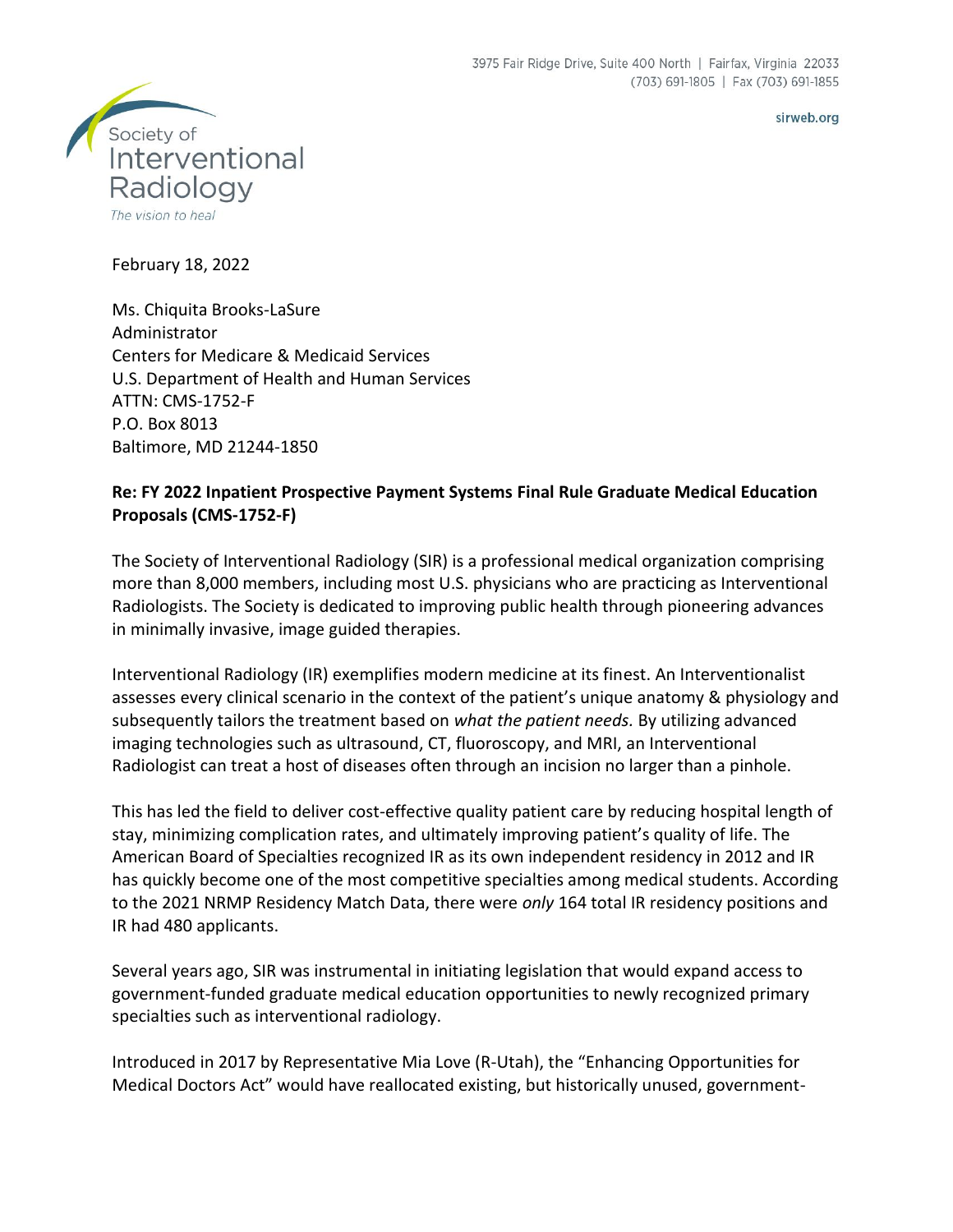



funded slots to specialties recently elevated to the "primary specialty" designation (such as interventional radiology), rural institutions and new medical schools.

Current law does not allow for new Medicare-funded GME slots to accommodate a new medical specialty, such as interventional radiology, nor new medical training programs. Instead, a teaching hospital that establishes a new residency training program is faced with either reducing the number of Medicare-covered residency slots in another program or operating the new program with partial or no Medicare GME funding.

The "Enhancing Opportunities for Medical Doctors Act" would have required medical training programs to make 65 percent of historically unused slots eligible for reallocation. The slots slated to be reallocated would have been redistributed to hospitals that apply for them with priority given to the following: 1) hospitals that establish residency programs for interventional radiology or another recently elevated specialty; 2) hospitals located in rural and underserved areas; and 3) hospitals that establish medical residency programs that are sponsored by newly accredited medical schools.

SIR was pleased when the Consolidated Appropriations Act (CAA) of 2021 established 1,000 new Medicare-supported residency positions, the first such increase in 25 years. Congress directed CMS to distribute 200 of these new slots over five years and directed that at least 10 percent be distributed to hospitals located in rural areas; hospitals training over their Medicare cap; hospitals in a state with a new medical school or branch campus and hospitals that serve health professional shortage areas.

CMS is seeking public comment on two distribution methodologies for the 1,000 new training slots found in the FY2022 Inpatient Prospective Payment Systems Proposed Rule Graduate Medical Education Proposals (IPPS). Alternative 1 would distribute slots based on a hospital's HPSA score and would apply for five years. Alternative 2 would award slots to hospitals that meet all four categories in the CAA for FY 2023 only, to allow CMS additional time to work with stakeholders on a more refined distribution criteria and process.

SIR strongly supports Alternative 2. The CAA specifies the need for distribution of new GME slots to four categories of qualified hospitals, and we agree with the CMS notation that more time is needed to refine the approach to be used to for distribution of GME slots. If Congress passes legislation currently being considered that would add another 4,000 GME training slots, the distribution allocation process needs to be carefully considered.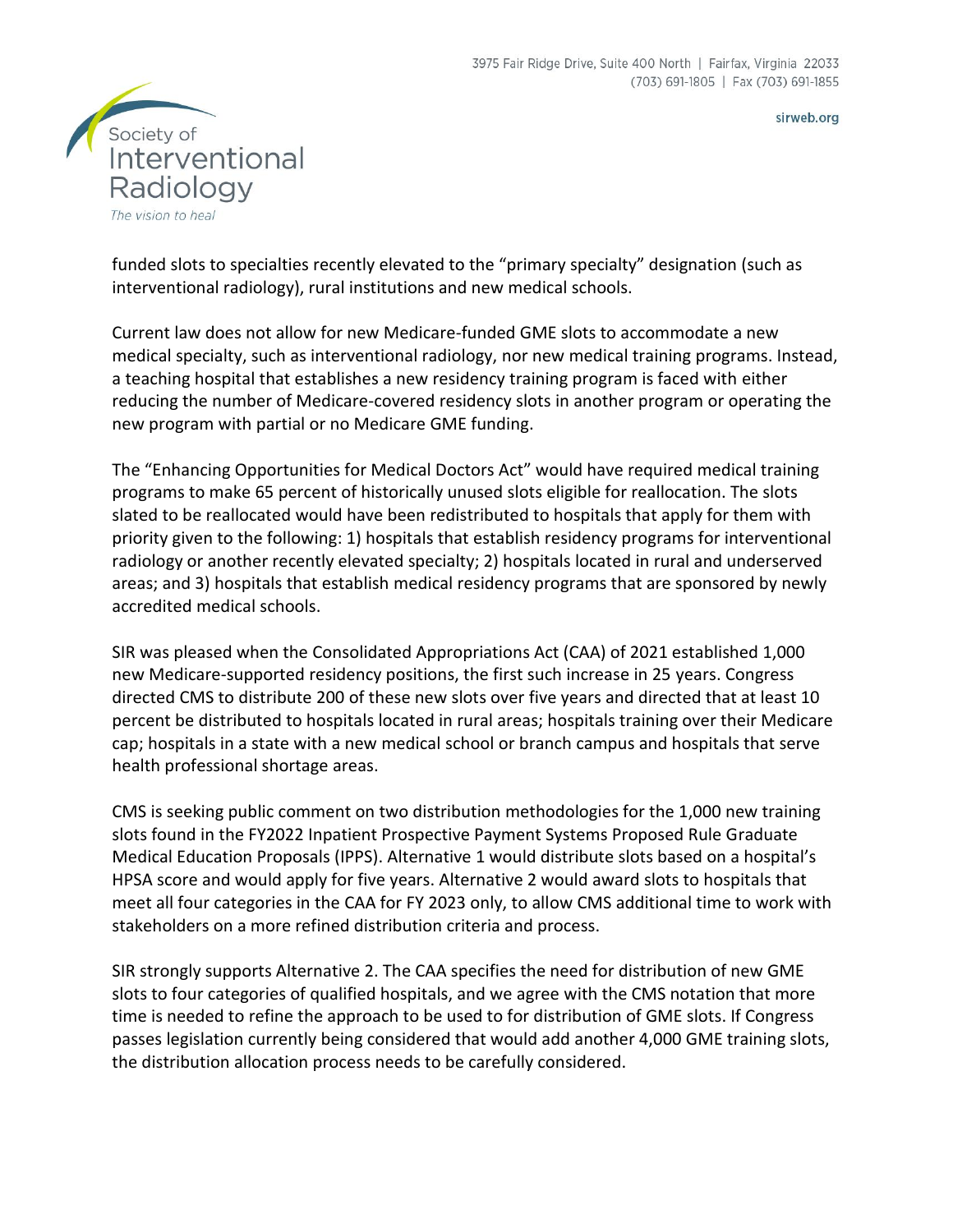

As CMS begins to consider the additional residency program positions to address hospital labor shortages, particularly for hospitals serving rural and underserved communities, SIR is committed to advocating for the addition of 4,000 new GME slots. In addition, SIR supports promoting the increase of GME slots explicitly allocated to rural areas. By increasing the number of GME training positions for Interventional Radiologists, it will ensure patients have access to critical services for many critical procedures such as:

- hemorrhagic and ischemic strokes
- maternal health (antepartum, intrapartum, and postpartum hemorrhage)
- peripheral artery disease (limb salvage)
- dialysis access (creation and revision of arteriovenous fistula, grafts and central lines)
- radiation oncology and other innovative cancer treatments
- pain management such as non-opioid alternatives

| Disease/Service                        | <b>Health Inequity</b>                                                                                                                            |
|----------------------------------------|---------------------------------------------------------------------------------------------------------------------------------------------------|
| Venous Ulcer / Endovenous              | Black patients present with more advanced venous insufficiency than                                                                               |
| radiofrequency ablation                | White patients[1]                                                                                                                                 |
| <b>ERSD / Dialysis Vascular Access</b> | Black and Latino's patients start dialysis with a fistula less frequently<br>despite being younger <sup>[2]</sup>                                 |
| Cancer / Radiation oncology            | Black men are 111 percent more likely to die of prostate cancer; Black<br>women are 39 percent more likely to die of breast cancer <sup>[3]</sup> |
| Peripheral Artery Disease /            | Black Medicare beneficiaries are three times more likely to receive an                                                                            |
| Revascularization                      | amputation <sup>[4]</sup> Latino are twice as likely <sup>[5]</sup>                                                                               |
| Fibroid / Uterine Fibroid              | Uterine fibroids are diagnosed roughly three times more frequently in                                                                             |
| Embolization                           | Black women <sup>[6]</sup>                                                                                                                        |

sirweb.org

<sup>[1]</sup> Vascular and Endovascular Surgery, *Advanced Chronic Venous Insufficiency: Does Race Matter?*, 26 December 2016 [2] *Racial/Ethnic Disparities Associated With Initial Hemodialysis Access*. JAMA Surg.2015 Jun;150(6):529-36. doi: 10.1001/jamasurg.2015.0287

<sup>[3]</sup> Cure, *Cancer Sees Color: Investigating Racial Disparities in Cancer Care*, Katherine Malmo, 16 February 2021

<sup>[4]</sup> Dartmouth Atlas, *Variation in the Care of Surgical Conditions: Diabetes and Peripheral Arterial Disease*, 2014

<sup>[5]</sup> J. A.Mustapha, *Explaining Racial Disparities in Amputation Rates for the Treatment of Peripheral Artery Disease*

*<sup>(</sup>PAD) Using Decomposition Methods*, J. Racial and Ethnic Health Disparities (2017) 4:784–795

<sup>[6]</sup> University of Michigan, *Understanding Racial Disparities for Women with Uterine Fibroids*, Beata Mostafavi, 12 August 2020